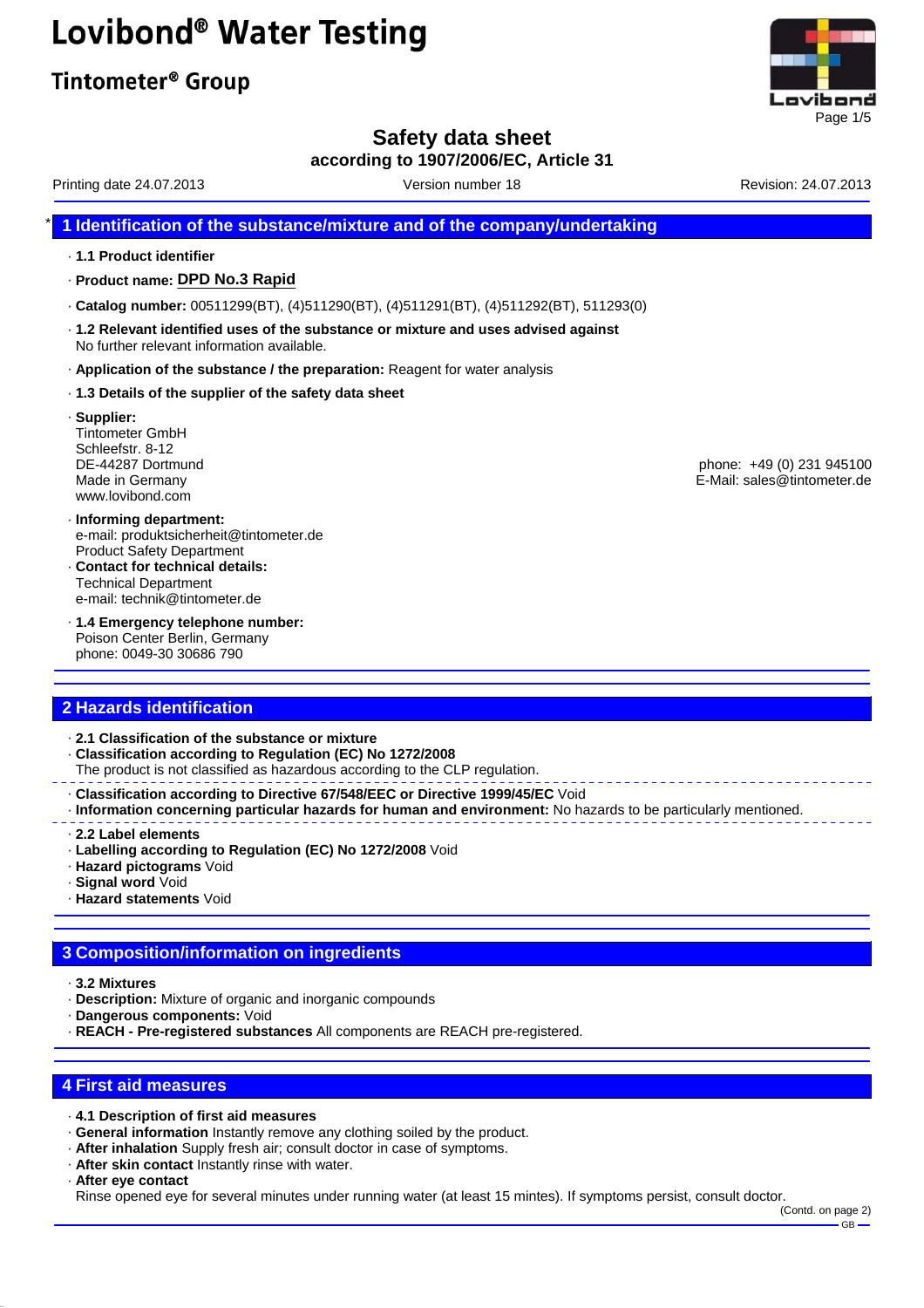Printing date 24.07.2013 Version number 18 Revision: 24.07.2013

#### **Product name: DPD No.3 Rapid**

#### · **After swallowing**

Rinse out mouth and then drink 1-2 glasses of water. In case of persistent symptoms consult doctor.

· **4.2 Most important symptoms and effects, both acute and delayed** After swallowing of large amounts:

sickness

vomiting

drop in blood pressure absorption

- · **Danger** Danger of disturbed cardiac rhythm.
- · **4.3 Indication of any immediate medical attention and special treatment needed** No further relevant information available.

#### **5 Firefighting measures**

- · **5.1 Extinguishing media**
- · **Suitable extinguishing agents** Use fire fighting measures that suit the environment.
- · **5.2 Special hazards arising from the substance or mixture** Formation of toxic gases is possible during heating or in case of fire. Hydrogen chloride (HCl) Dipotassium oxide
- · **5.3 Advice for firefighters**
- · **Protective equipment:**
- Wear self-contained breathing apparatus.
- Wear full protective suit.

#### · **Additional information**

Collect contaminated fire fighting water separately. It must not enter drains.

Dispose of fire debris and contaminated fire fighting water in accordance with official regulations. Ambient fire may liberate hazardous vapours.

#### **6 Accidental release measures**

- · **6.1 Personal precautions, protective equipment and emergency procedures** Wear protective equipment. Keep unprotected persons away. Avoid causing dust.
- · **6.2 Environmental precautions:** Do not allow product to reach sewage system or water bodies.
- · **6.3 Methods and material for containment and cleaning up:**

Collect mechanically.

Ensure adequate ventilation.

Dispose of contaminated material as waste according to item 13.

· **6.4 Reference to other sections** No dangerous materials are released.

#### \* **7 Handling and storage**

· **7.1 Precautions for safe handling** No special measures required.

· **Information about protection against explosions and fires:** The product is not flammable

- · **7.2 Conditions for safe storage, including any incompatibilities**
- · **Storage**
- · **Requirements to be met by storerooms and containers:** Store in cool location.
- · **Information about storage in one common storage facility:** Store away from oxidizing agents.
- · **Further information about storage conditions:**
- Protect from heat and direct sunlight.
- Store under dry conditions.
- Protect from humidity and keep away from water. Protect from the effects of light.
- · **Recommended storage temperature:** 20 °C +/- 5 °C
- · **Storage class** 13
- · **7.3 Specific end use(s)** No further relevant information available.

(Contd. of page 1)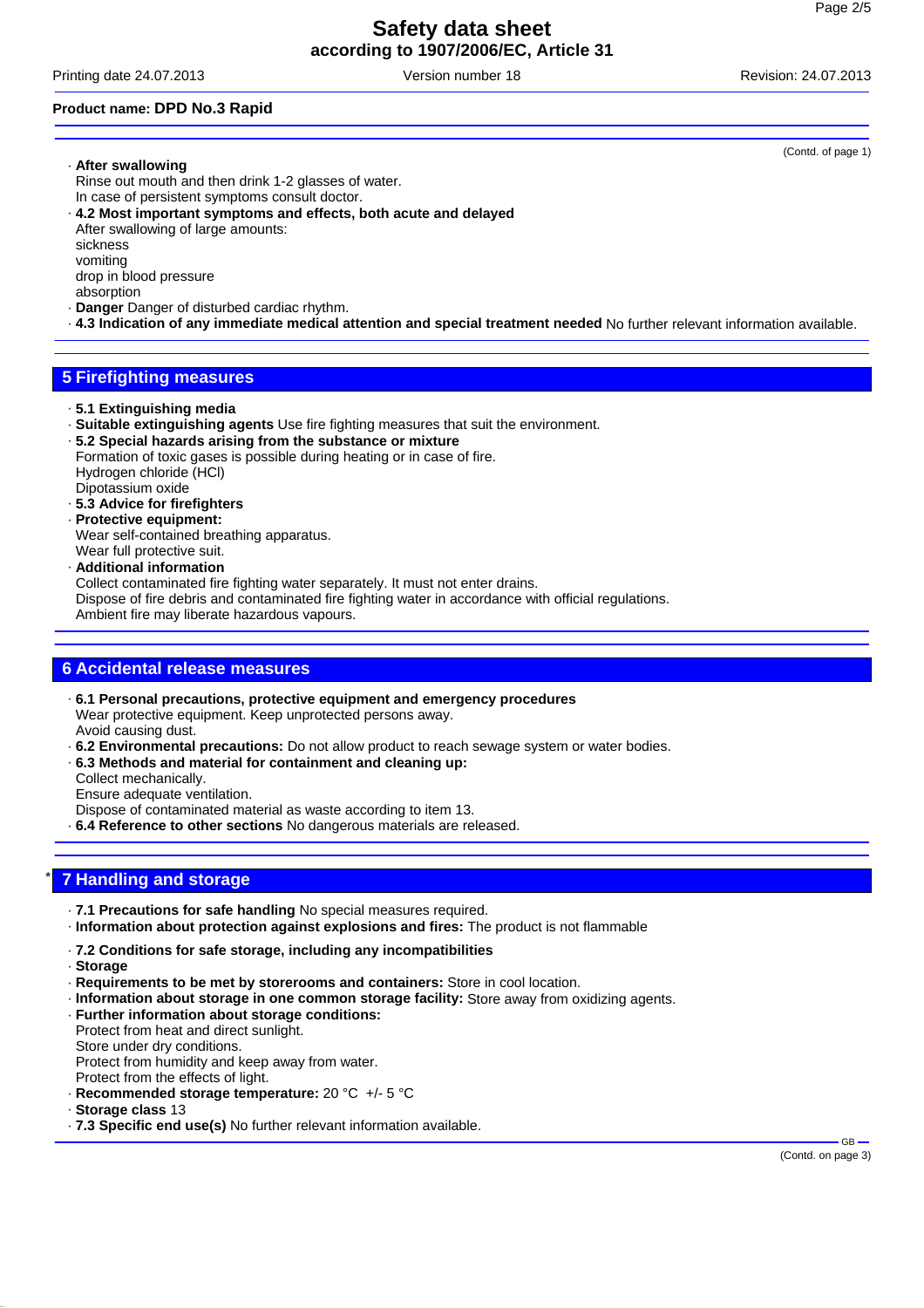Printing date 24.07.2013 Version number 18 Revision: 24.07.2013

#### **Product name: DPD No.3 Rapid**

(Contd. of page 2) \* **8 Exposure controls/personal protection** · **Additional information about design of technical systems:** No further data; see item 7. · **8.1 Control parameters** · **Components with limit values that require monitoring at the workplace: 9004-34-6 cellulose (0.1-1.0%)** WEL (Great Britain) Short-term value: 20\* mg/m<sup>3</sup> Long-term value: 10\* 4\*\* mg/m<sup>3</sup> \*inhalable dust \*\*respirable · **Additional information:** The lists that were valid during the compilation were used as basis. · **8.2 Exposure controls** · **Personal protective equipment** · **General protective and hygienic measures** Do not eat, drink or smoke while working. Wash hands during breaks and at the end of the work. · **Breathing equipment:** Use breathing protection against the effects of fumes/dust/aerosol. · **Recommended filter device for short term use:** Filter P1 · **Protection of hands:** Preventive skin protection by use of skin-protecting agents is recommended. · **Material of gloves** nitrile rubber, NBR Recommended thickness of the material:  $\geq 0.11$  mm · **Penetration time of glove material** The exact break trough time has to be found out by the manufacturer of the protective gloves and has to be observed. Value for the permeation: Level  $\leq 1$  ( > 10 min) · **Eye protection:** use against the effects of fumes / dust Safety glasses · **Body protection:** Protective work clothing. **9 Physical and chemical properties** · **9.1 Information on basic physical and chemical properties** · **Appearance: Form:** Tablets

| Colour:                                   | White                                      |  |
|-------------------------------------------|--------------------------------------------|--|
| · Odour:                                  | <b>Odourless</b>                           |  |
| $\cdot$ pH-value (12.5 g/l) at 20 °C: 6.3 |                                            |  |
| · Melting point/Melting range: 773 °C     |                                            |  |
| · Flash point:                            | Not applicable                             |  |
| · Danger of explosion:                    | Product is not explosive.                  |  |
| · Density at 20 °C                        | $2.163$ g/cm <sup>3</sup>                  |  |
| · Solubility in / Miscibility with        |                                            |  |
| Water:                                    | Partly soluble                             |  |
| · Solvent content:                        |                                            |  |
| <b>Organic solvents:</b>                  | $0.0 \%$                                   |  |
| Solids content:                           | 100.0%                                     |  |
| ⋅ 9.2 Other information                   | No further relevant information available. |  |
|                                           |                                            |  |

#### **10 Stability and reactivity**

- · **Reactivity**
- · **Thermal decomposition / conditions to be avoided:** To avoid thermal decomposition do not overheat.
- · **Conditions to avoid** No further relevant information available.
- · **Incompatible materials:**
- alkali metals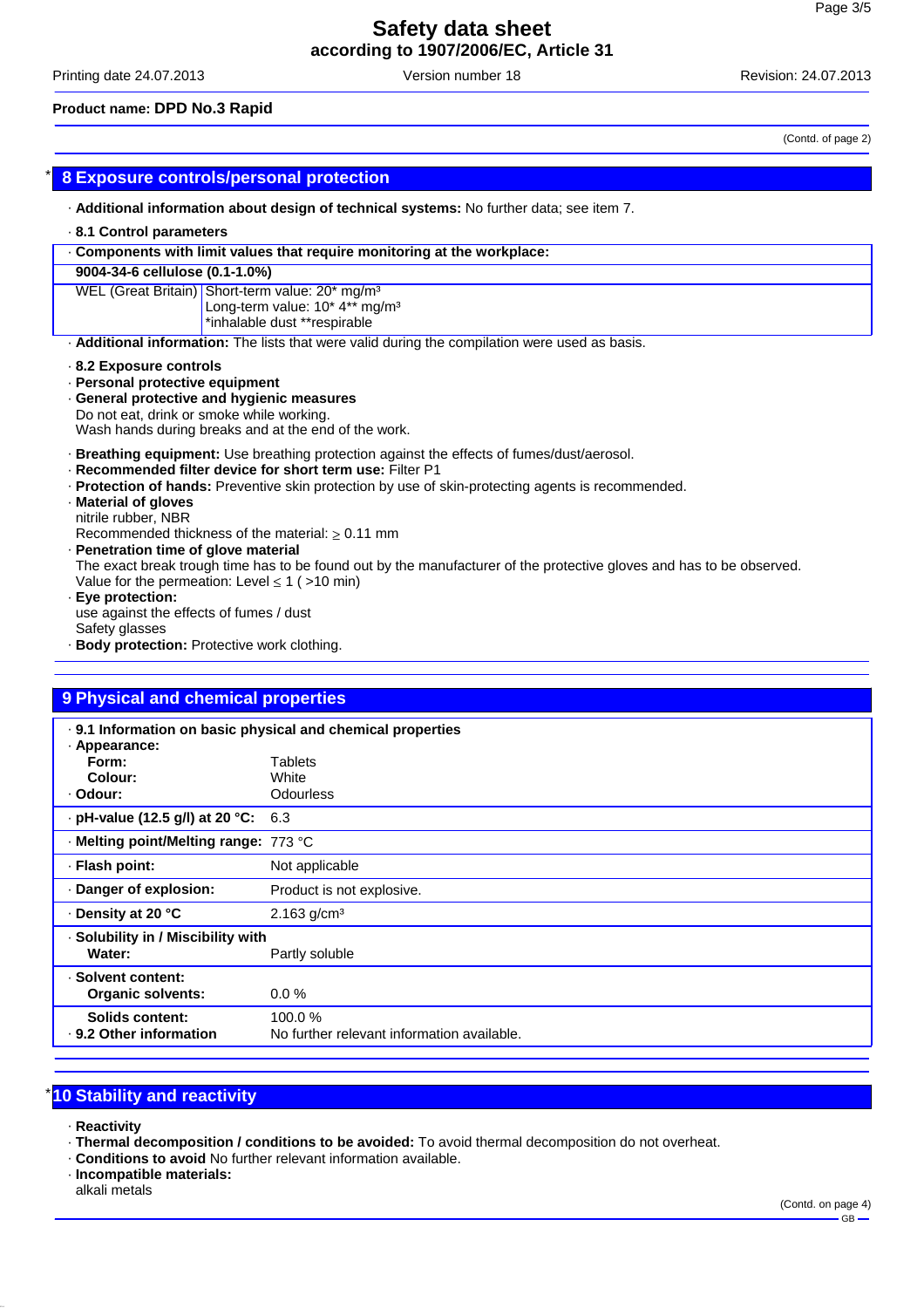Printing date 24.07.2013 Version number 18 Revision: 24.07.2013

#### **Product name: DPD No.3 Rapid**

(Contd. of page 3)

acids oxidizing agents --> forms heat

· **Hazardous decomposition products:** see chapter 5

#### **11 Toxicological information**

· **11.1 Information on toxicological effects**

· **Acute toxicity:**

Quantitative data on the toxicity of the preparation are not available.

The following statements refer to the individual components.

- · **Primary irritant effect:**
- · **on the skin:** slight irritations possible
- · **on the eye:** Irritant effect.
- · **Sensitization:** Sensitizing effect by skin contact is possible by prolonged/repeated exposure.
- · **Additional toxicological information:**

When used and handled according to specifications, the product does not have any harmful effects according to our experience and the information provided to us.

The usual precautionary measures should be adhered to general rules for handling chemicals.

· **CMR effects (carcinogenity, mutagenicity and toxicity for reproduction)** no data available

#### **12 Ecological information**

- · **12.1 Toxicity**
- · **Aquatic toxicity:** No further relevant information available.
- · **12.2 Persistence and degradability** No further relevant information available.
- · **Other information:** Quantitative data on the ecological effect of this product are not available.
- · **12.3 Bioaccumulative potential** No further relevant information available.
- · **Behaviour in environmental systems:**
- · **12.4 Mobility in soil** No further relevant information available.
- · **Additional ecological information:**
- · **General notes:**

Water hazard class 1 (German Regulation) (Self-assessment acc. VwVwS Annex 4): slightly hazardous for water. Do not allow undiluted product or large quantities of it to reach ground water, water bodies or sewage system. Must not reach sewage water or drainage ditch undiluted or unneutralized.

- · **12.5 Results of PBT and vPvB assessment** no data available
- · **12.6 Other adverse effects** No further relevant information available.

#### **13 Disposal considerations**

· **13.1 Waste treatment methods**

· **Recommendation** Must not be disposed of together with household garbage. Do not allow product to reach sewage system.

· **European waste catalogue**

16 05 09 discarded chemicals other than those mentioned in 16 05 06, 16 05 07 or 16 05 08

- · **Uncleaned packagings:**
- · **Recommendation:** Disposal must be made according to official regulations.
- · **Recommended cleaning agent:** Water, if necessary with cleaning agent.

| *14 Transport information                        |      |                    |
|--------------------------------------------------|------|--------------------|
| $\cdot$ 14.1 UN-Number<br>· ADR, ADN, IMDG, IATA | Void |                    |
| · 14.2 UN proper shipping name                   |      |                    |
| $·$ ADR                                          | Void |                    |
| · ADN, IMDG, IATA                                | Void |                    |
|                                                  |      | (Contd. on page 5) |